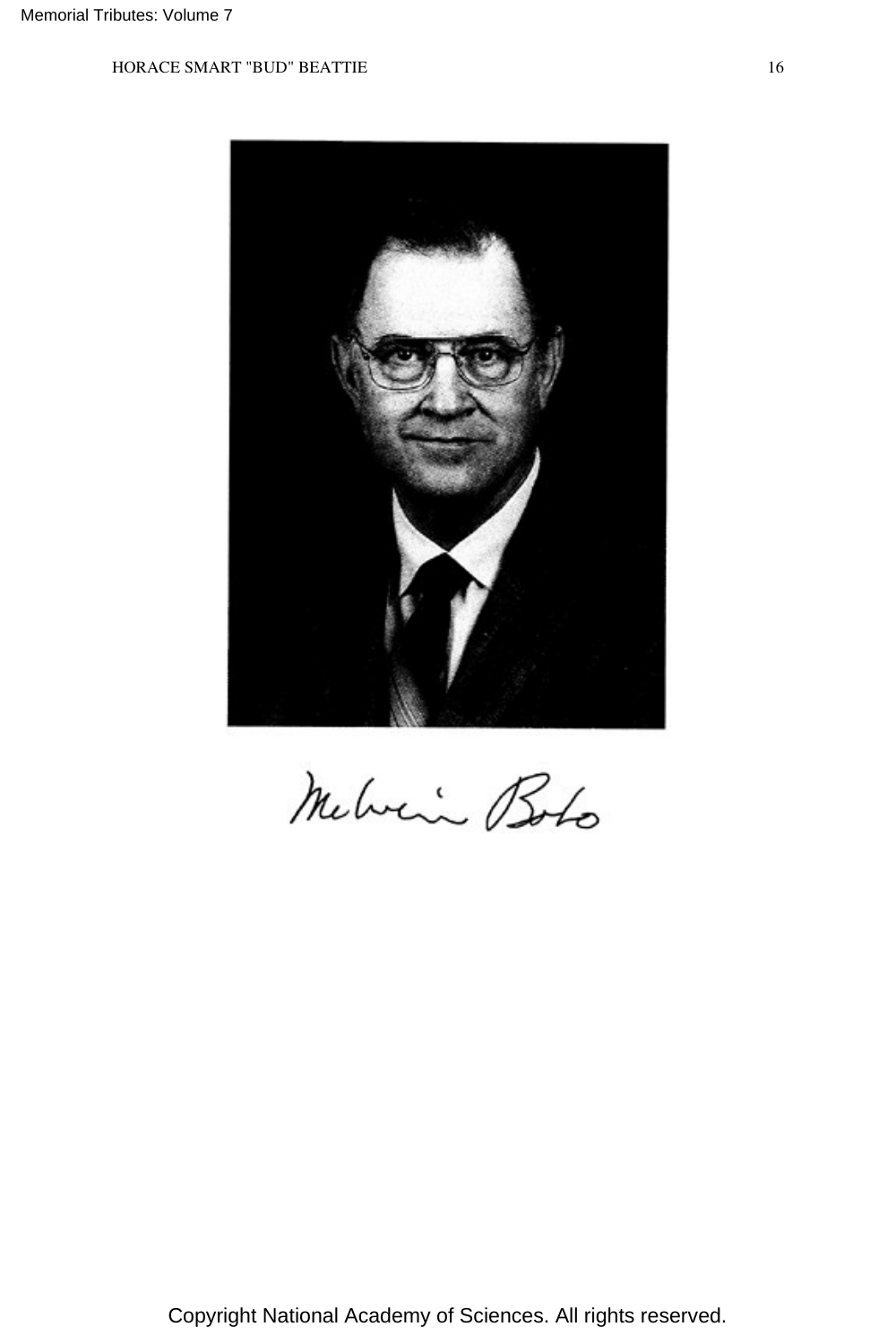MELVIN BOBO 17

# **MELVIN BOBO**

## **1924–1993**

## BY FRANK E. PICKERING

MELVIN BOBO, a retired chief engineer for General Electric (GE) Aircraft Engines, died on October 27, 1993, at the age of sixty-nine.

Mr. Bobo was born in Blair, Texas, on February 13, 1924. He served as an infantry medical aide in Europe during World War II. He received his B.S. degree in mechanical engineering in 1949 from Texas Tech University, where he was also elected to the engineering honor society, Tau Beta Pi. He became a registered professional engineer in the state of Ohio in 1954.

Mr. Bobo joined the General Electric Company in 1949 and went on to devote his entire career to the design and development of GE aircraft engines. He retired in 1991.

For over four decades, Mr. Bobo was at the forefront in the design and development of aircraft engines, which powered many of the nation's most advanced military and commercial aircraft.

As a young engineer, Mr. Bobo made important contributions to the designs of the turbines and compressor for the supersonic J79 engine, which set new standards of performance and reliability with a wide range of military applications, including the B-58 bomber, the F-104 fighter, and the famed F-4 "Phantom" fighter. The J79 core was later produced as the gas generator for the CJ805 commercial turbojet, which powered the Convair 880, and the CJ805-23, one of the first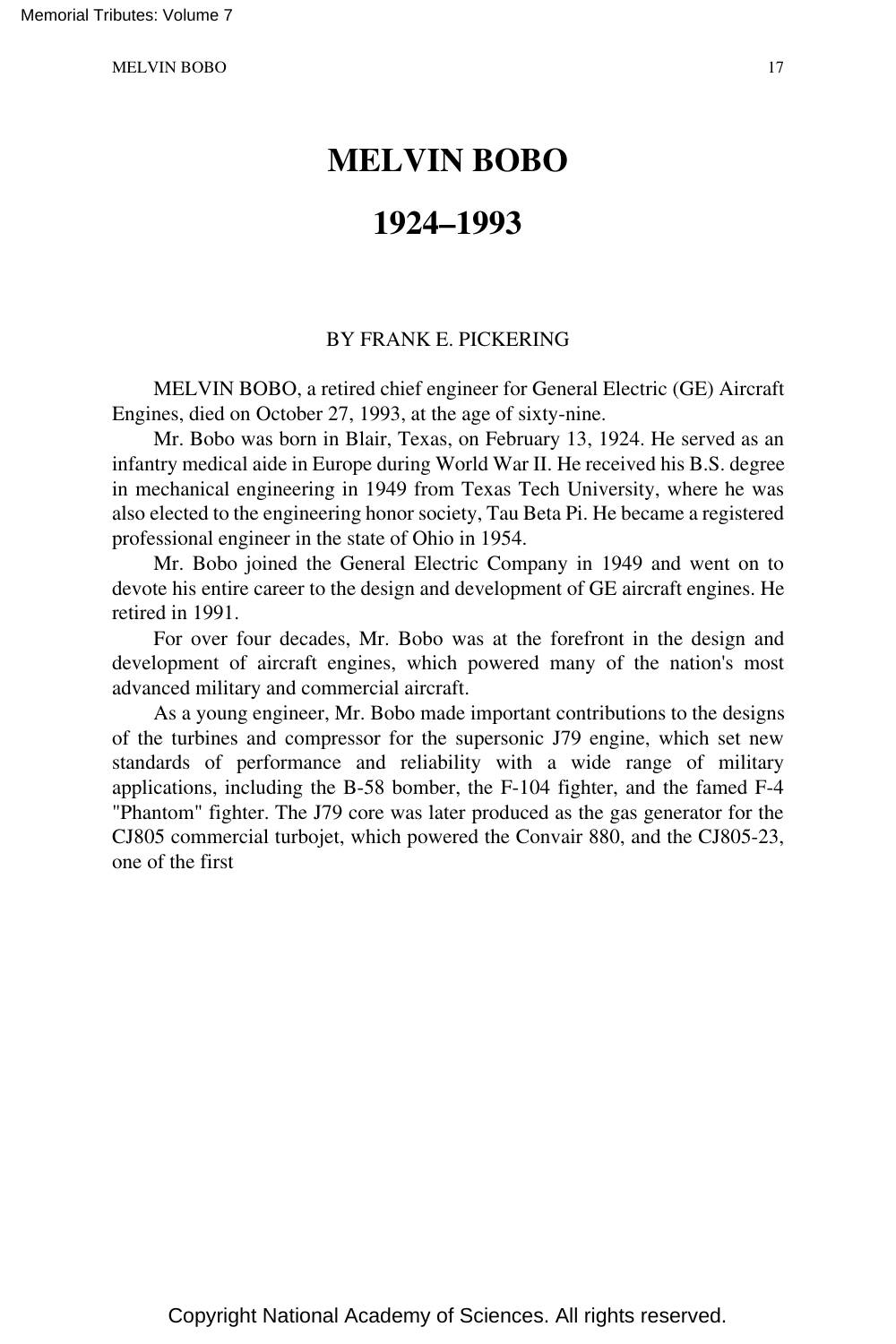### MELVIN BOBO 18

U.S. turbofan engines, which entered commercial service on the Convair 990 in the early 1960s.

In the early 1960s Mr. Bobo managed turbine design engineering for small engines and later led the design of an advanced T58 turboshaft engine for military and commercial helicopters. These engines were greatly enhanced by his innovative application of advanced cooled turbine technology for small engines.

In the late 1960s Mr. Bobo designed the turbine and managed the engine design of the GE4, which was a prototype for a supersonic transport engine. Although this program never reached the production stage, significant technology advances developed and demonstrated by the GE4 benefited the design and development of other future high-performance engines.

In 1971, as manager of CFM56 engineering for General Electric, he collaborated with the CFM56 engineering team at SNECMA of France to establish the design of the coventure CFM56 commercial turbofan engine. The CFM56 program went on to anchor a very substantial and successful French/ American coventure with a family of engines, which now power aircraft for more than 175 operators all over the world.

During the next ten years, Mr. Bobo led engineering design teams at General Electric focused on the design and development of the turbomachinery of the CFM56 and CF6 engine models and the engine design of the advanced CF6 models, the CF6-80A and CF6-80C engines. These engines set new standards and are major contributors to the reliability and economy of modern air transportation.

From 1985 until his retirement in 1991, Mr. Bobo, as chief engineer at GE Aircraft Engines, provided oversight for the engineering excellence of all of General Electric Aircraft Engine products and developments as well as for its flight safety and engine certification activities. In this capacity he made important technical contributions and also provided leadership, guidance, and training to a host of aircraft engine design engineers. After retiring, Mr. Bobo continued to serve GE Aircraft Engines from time to time as an expert engine design consultant.